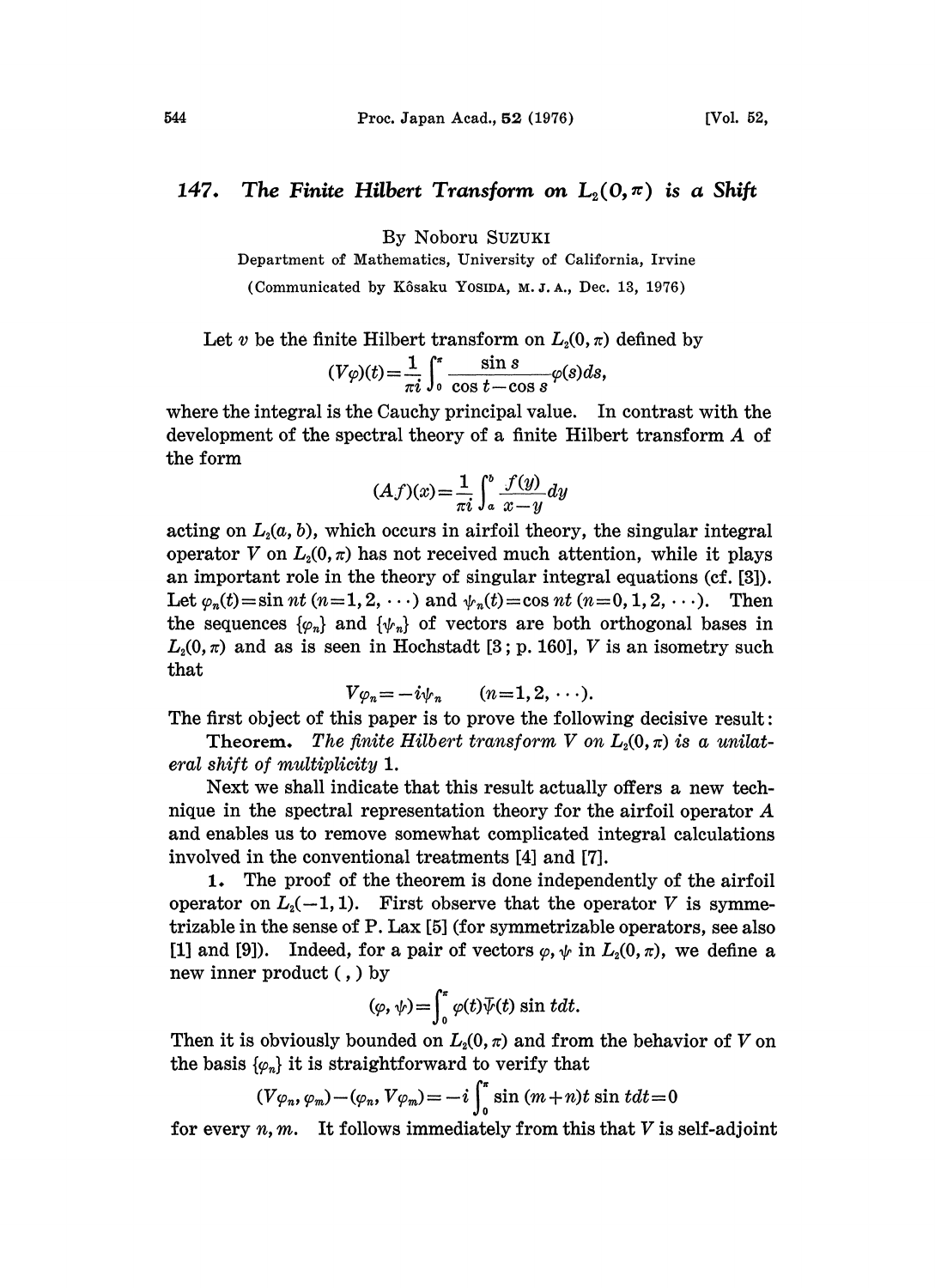with respect to the new inner product.

**Proof of Theorem.** Since the operator  $V$  is an isometry, we decompose it into the direct sum

$$
V\!=\!V_0\!\!\oplus\!V_1
$$

of a unitary operator  $V_0$  and a unilateral shift  $V_1$  acting its reducing subspaces  $H_0$  and  $H_1$ , respectively. Then the unitary direct summand  $V_0$  is also symmetrizable. But, as is known, a normal operator can be symmetrizable only if it is self-adjoint (cf. [9]). Thus  $V_0$  is unitary and self-adjoint. This implies that at least one of the values  $\pm 1$  must be an eigenvalue of V whenever the direct summand  $V_0$  exists, i.e.,  $H_0 \neq \{0\}$ . We shall show, however, that V does not admit either of the values  $\pm 1$  as eigenvalue. Suppose that  $\varphi$  is a vector in  $L_2(0, \pi)$  such that  $V\varphi=\varphi$ . Consider the Fourier sine expansion of  $\varphi$ , i.e.,  $\varphi=\sum \lambda_n \varphi_n$ .

$$
\varphi = \sum_{n} \lambda_{n} \varphi_{n}.
$$
  
Then  $V\varphi = \sum_{n} \lambda_{n} V\varphi_{n} = \sum_{n} \lambda_{n} (-i) \psi_{n}$ , and hence we have  

$$
\sum_{n} (-i) \lambda_{n} \psi_{n} = \varphi.
$$

Thus it follows that the *n*th Fourier cosine coefficient of  $\varphi$  is equal to  $(-i)\lambda_n$ , that is,

$$
\frac{2}{\pi}\int_0^{\pi}\varphi(t)\cos nt\ dt = (-i)\frac{2}{\pi}\int_0^{\pi}\varphi(t)\sin nt\ dt,
$$

so that  $\int_0^{\pi} \varphi(t) e^{int} dt = 0$   $(n=1, 2, \ldots)$ . But  $\{e^{int}\}$   $(n=1, 2, \ldots)$  is complete in  $L_1(0, \pi)$ ,<sup>1</sup> and so  $\varphi(t)=0$  a.e. Next, applying the same argument to a vector  $\varphi$  such that  $V\varphi=-\varphi$ , we reach  $\int_{0}^{\pi} \varphi(t)e^{-int}dt=0$  and then we find  $\varphi=0$ . Therefore, what we have just proved is that each of the values  $\pm 1$  is not an eigenvalue of V. Consequently, the unitary direct summand must vanish and hence  $V$  is nothing but a unilateral shift.

To see the co-rank of  $V$  (called its multiplicity, cf. [2]), it is enough to recall the behavior of V on the  $\varphi_n$ 's. Then it is evident that the orthogonal complement of the range of  $V$  is one dimensional (indeed, it is the scalar multiples of the identity function). This implies that the co-rank of V is 1. Overall, it turns out that  $\{1, V1, \dots, V^{n_1}, \dots\}$  is an orthogonal basis in  $L_2(0, \pi)$ . The proof is now complete.

2. Now let us describe briefly how our result influences on the spectral analysis of the airfoil operator A on  $L_2(-1,1)$ . Consider the completion K of  $L_2(0, \pi)$  with the new norm  $|\varphi| = (\varphi, \varphi)^{1/2}$  and let  $\hat{V}$  denote the extension of V to K. Then  $\hat{V}$  is a self-adjoint contraction.

<sup>1)</sup> For the completeness of  $\{e^{int}\}$ , Levinson's classic [6] states more generally that  $\{e^{i\mu_n t}: \mu_n>0\}$  is complete in  $L_1$  over an interval of length L if

 $\liminf \{n/\mu_n\} > L/2\pi.$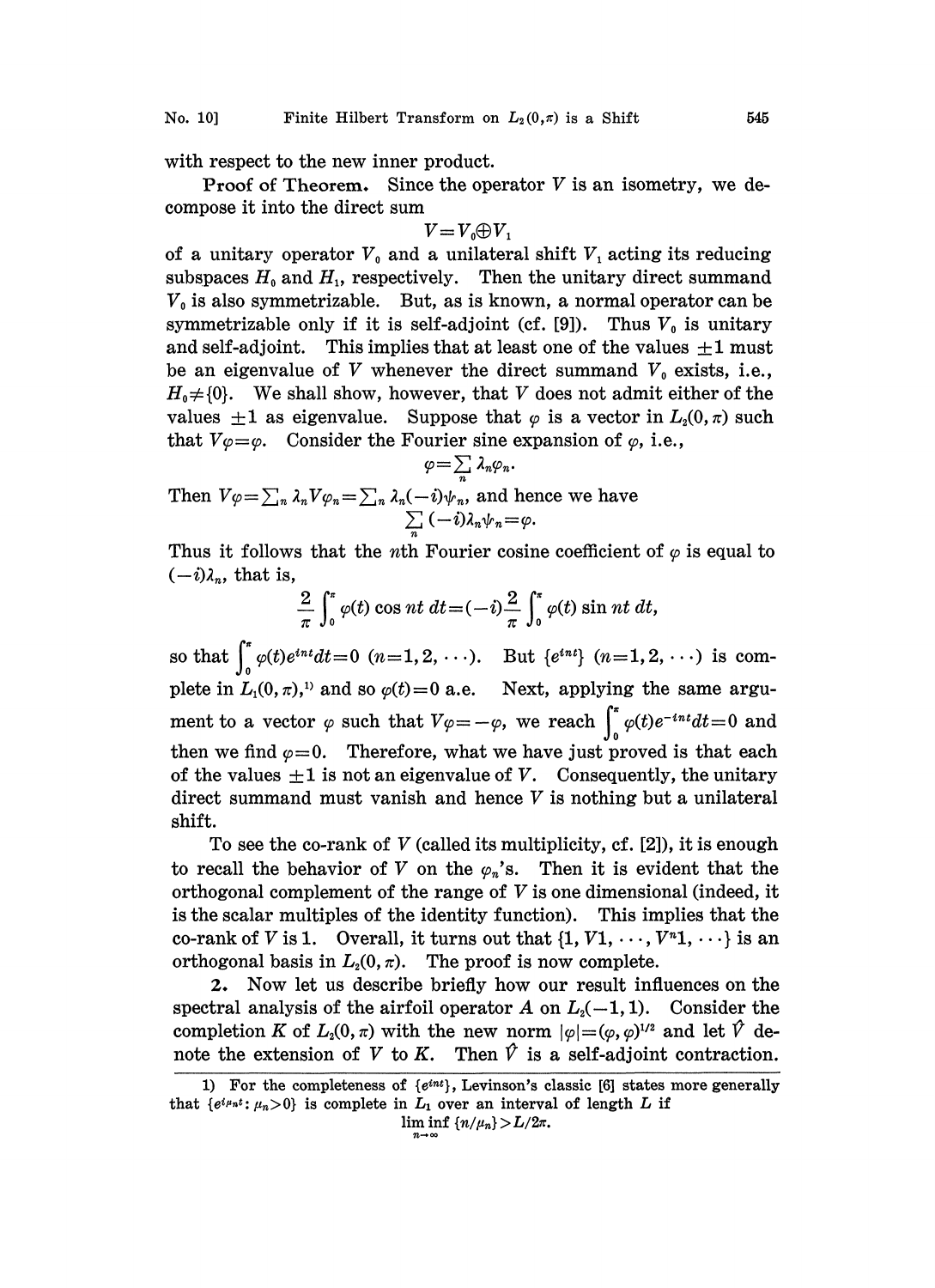Furthermore, appealing to the mapping  $x = \cos t$  of  $[0, \pi]$  onto  $[-1, 1]$ , it is easily verified that  $\hat{V}$  is unitarily equivalent to the operator A. As mentioned above, the identity function 1 in  $L_2(0, \pi)$  is a cyclic vector for  $V$  and the new norm  $\vert \cdot \vert$  is evidently weaker than the usual norm in  $L_2(0, \pi)$ . Hence 1 is also a cyclic vector for  $\hat{V}$ . From this we immediately reach a conclusion that  $A$  is a self-adjoint contraction having a cyclic vector, (compare with the proof in [7]). Consequently, applying the spectral representation theorem for a general normal opertor to A, we can assert that A is unitarily equivalent to the multiplication operator  $M$ :

## $(Mh)(\lambda) = \lambda h(\lambda)$

on  $L_2(\Omega,\mu)$ , where  $\Omega$  is the spectrum and  $\mu$  is a regular Borel measure on  $\Omega$  induced by the spectral measure for  $A$ . But the estimate of the measure  $\mu$  and the fact that  $\Omega$  is the interval  $[-1, 1]$ , which are nowadays well known, don't follow directly from our result. Indeed, we can introduce various different inner products (, )<sub>a</sub>( $\alpha \in \Lambda$ ) on  $L_2(0, \pi)$ which make the shift-adjoint, i.e.,

$$
(V\varphi,\psi)_\alpha = (\varphi, V\psi)_\alpha,
$$

and the spectrum of a self-adjoint contraction  $\hat{V}_a$ , the extension of V with respect to  $($ ,  $)_a$ , is not necessarily the interval  $[-1, 1]$ . It should be pointed out, however, that the spectrum of  $\hat{V}$  and its spectral measure (which are the same as  $\Omega$  and  $\mu$ , respectively) are estimated, without any difficulties, from two general theorems on commutators due to C. Putnam  $[8;$  Theorem 2.2.1 and Theorem 2.2.4]. Thus, according to the linkages between the unilateral shift and finite Hilbert transforms, one can complete the spectral representation for the airfoil operator A on  $L_2(-1, 1)$  by purely operator theoretic arguments. In the same manner, the spectral representation for the airfoil operator on  $L_2(a, b)$  (b may be  $+\infty$ ) may be obtained via an appropriate mapping of  $[0, \pi]$  onto  $[a, b]$ .

## References

- [1] J. Dieudonné: Quasi-hermitian operators. Proc. Internat. Sympos. Linear Spaces. Jerusalem (1960).
- <sup>2</sup> P. Halmos: A Hilbert Space Problem Book. Van Nostrand, Princeton, N. J. (1967).
- 3] H. Hochstadt: Integral Equations. John Wiley & Sons, New York (1973).
- [4] W. Koppelman and J. Pincus: Spectral representation for finite Hilbert transformations. Math. Zeitschr., 71, 399-407 (1959).
- [5] P. Lax: Symmetrizable linear transformations. Comm. Pure and App. Math., 7, 633-647 (1954).
- [6] N. Levinson: Gap and Density Theorems. Amer. Math. Soc. Colloq. Publ., 26 (1940).